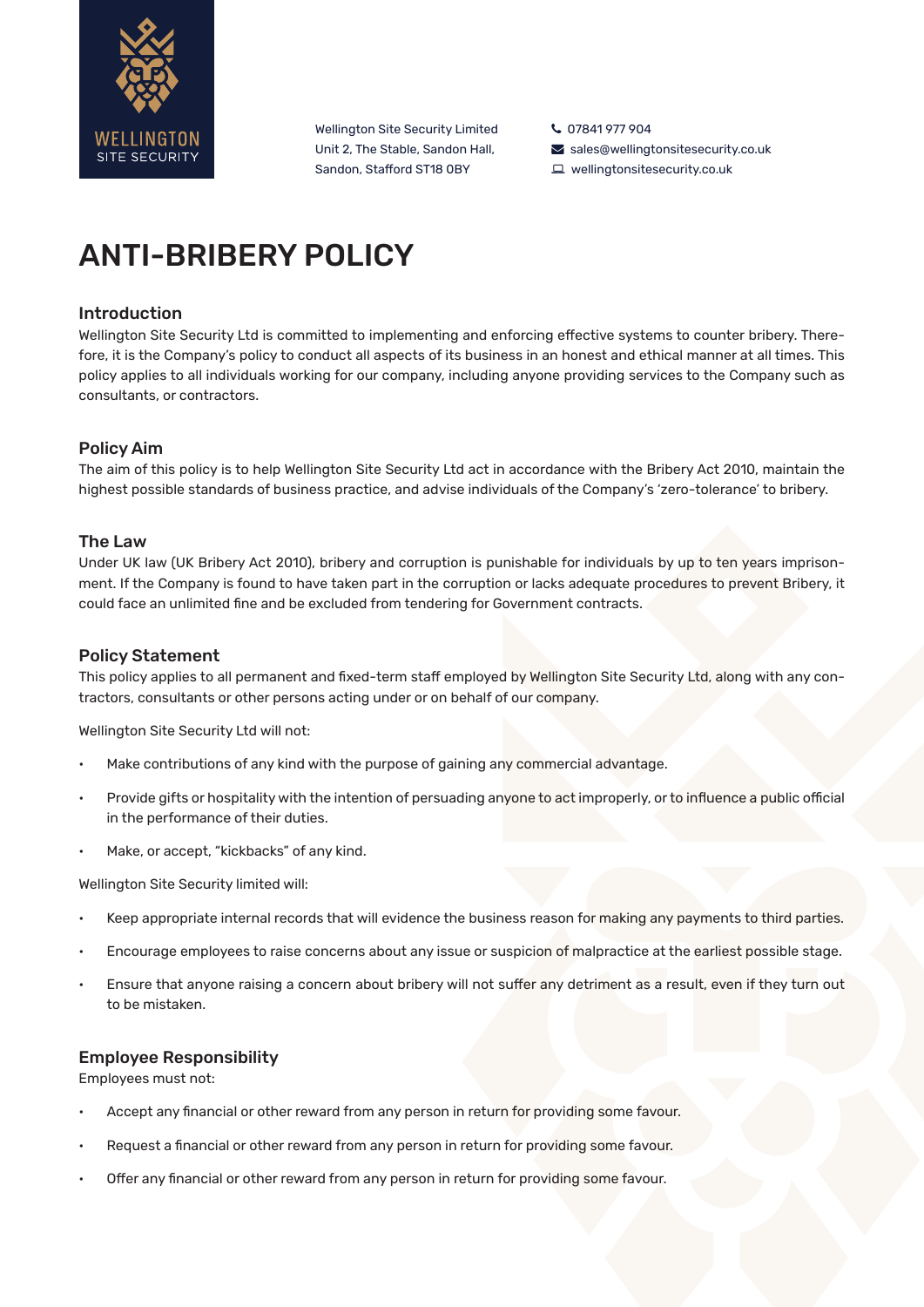

Wellington Site Security Limited Unit 2, The Stable, Sandon Hall, Sandon, Stafford ST18 0BY

07841 977 904

- $\blacktriangleright$  sales@wellingtonsitesecurity.co.uk
- wellingtonsitesecurity.co.uk

# Gifts and Hospitality

This policy does not prohibit giving and receiving promotional gifts of low value, or normal and appropriate hospitality.

Receiving Business gifts:

• Receiving promotional gifts of low value is normal and appropriate, however, gifts with a value exceeding £25.00 may not be accepted without approval. Any gift offered and then refused because of its value, must be reported to a Director of Wellington Site Security limited.

Offering Business gifts:

• Business gifts are primarily aimed at thanking customers and suppliers for their custom and loyalty, only authorised gifts may be given.

#### Receiving Hospitality:

The acceptance of corporate hospitality must be transparent; all invitations must be reported to the company before an employee accepts any invitation. The following areas are exempt while attending conferences, seminars, sponsored by third parties.

- business and travel expenses incurred
- normal business lunches and meals

Offering gifts and hospitality:

• Company hospitality is primarily aimed at thanking customers and suppliers for their custom and loyalty. All hospitality events must have approval.

Donations to organisations:

• No donations should be made to charities, political parties or other organisations without approval.

# Non Compliance

Staff - Failing to observe Company policy may lead to disciplinary action in accordance with the Company's Disciplinary Policy.

Visitors - In the event of a breach of the policy by other organisations, or individuals, the Company will take appropriate action.

Monitoring Policy

The policy will be monitored on an on-going basis to ensure that it addresses issues effectively.

The following will be monitored:

- That all individuals working for the Company are advised of the policy.
- Assessment of any reported incident or related occurrence.